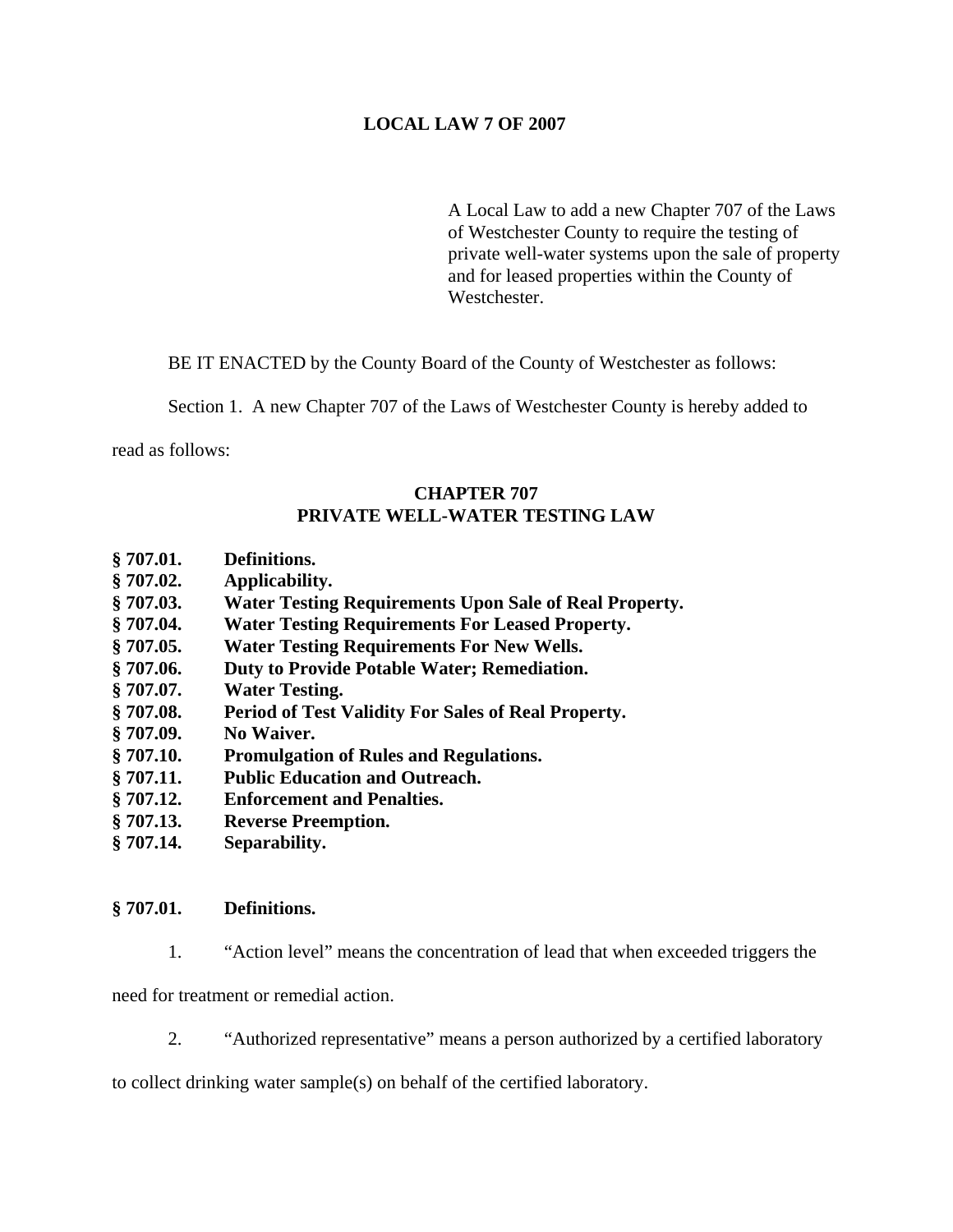3. "Certified laboratory" means any laboratory certified by the New York State Department of Health pursuant to section five hundred two of the New York State Public Health Law to test for drinking water contaminants.

4. "Contaminant" means any physical, chemical, microbiological or radiological substance or matter in water that is included in the term "parameter" defined in this Chapter.

5. "Department" means the Westchester County Department of Health.

6. "First draw tap sample" means, for the purposes of lead analysis, a one liter sample of water collected from a cold water tap after the water has stood in the plumbing system for at least six hours and is collected without flushing the tap.

7. "Flushed Water Sample" means, for purposes of lead analysis, water that has been taken from a cold water tap after the water has been allowed to flush through the plumbing system and the tap for at least two minutes or until the water changes to a cold temperature, whichever is later.

8. "Maximum contaminant level" or "MCL" means the maximum permissible level of a contaminant in drinking water as established in Part 5 of the New York State Sanitary Code.

9. "Parameter" includes, but is not limited to, a contaminant, constituent, substance, metal, inorganic or organic chemical, and characteristics that are used to designate an analyte, group of analytes, attribute, or physical property for which a certified laboratory may be approved to perform analysis of regulatory samples and report results.

10. "Potable water" means water which meets the drinking water quality requirements established in Part 5 of the New York State Sanitary Code.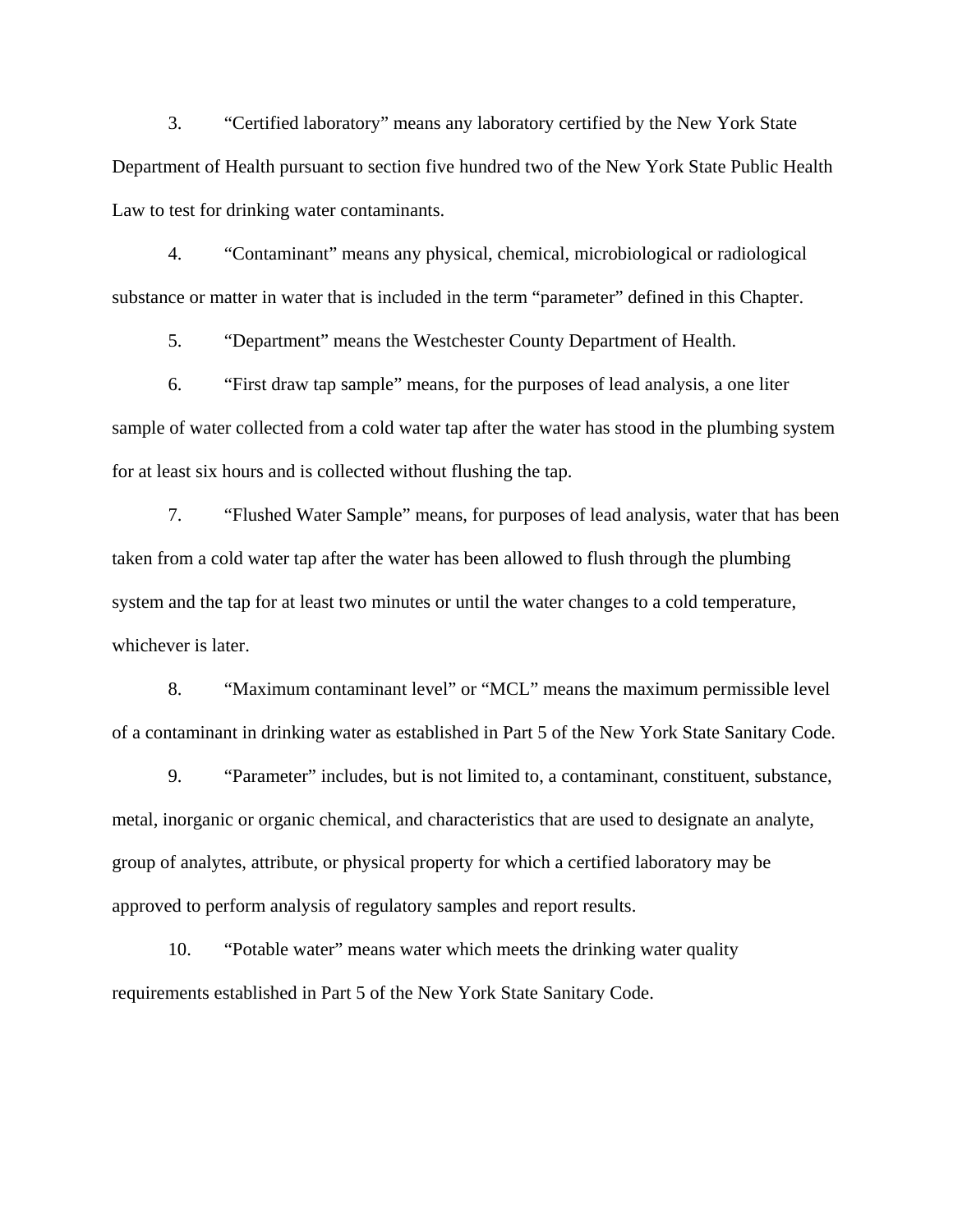11. "Primary parameter" or "Primary contaminant" means a drinking water contaminant or parameter related to sanitary water quality for which the New York State Department of Health has specified a maximum contaminant level.

12. "Primary parameter water test failure" means that one or more of the primary parameters or contaminants tested pursuant to this Chapter exceeds the specified maximum contaminant level or action level.

13. "Private well" means an individual water supply system, a private water supply or private water system as defined in Article VII of the Westchester County Sanitary Code.

14. "Private Well Water Test Reporting Form" means the standardized form prescribed by the Department to be used by a certified laboratory to disseminate water test results in compliance with this Chapter.

15. "State drinking water quality standards" means the drinking water quality requirements established in Part 5 of the New York State Sanitary Code.

16. "Secondary parameter" or "Secondary contaminant" means a drinking water parameter or contaminant related to aesthetic water quality, such as iron, chloride, and manganese, for which either the New York State Department of Health has specified a maximum contaminant level or there exists guidelines or an optimum range. Secondary parameter shall also include pH and sodium.

17. "Secondary parameter water test failure" means that one or more of the secondary parameters or contaminants tested pursuant to this Chapter exceeds the specified MCL, guidelines or optimum range. Treatment or remediation shall not be required where a water test discloses secondary parameter water test failure.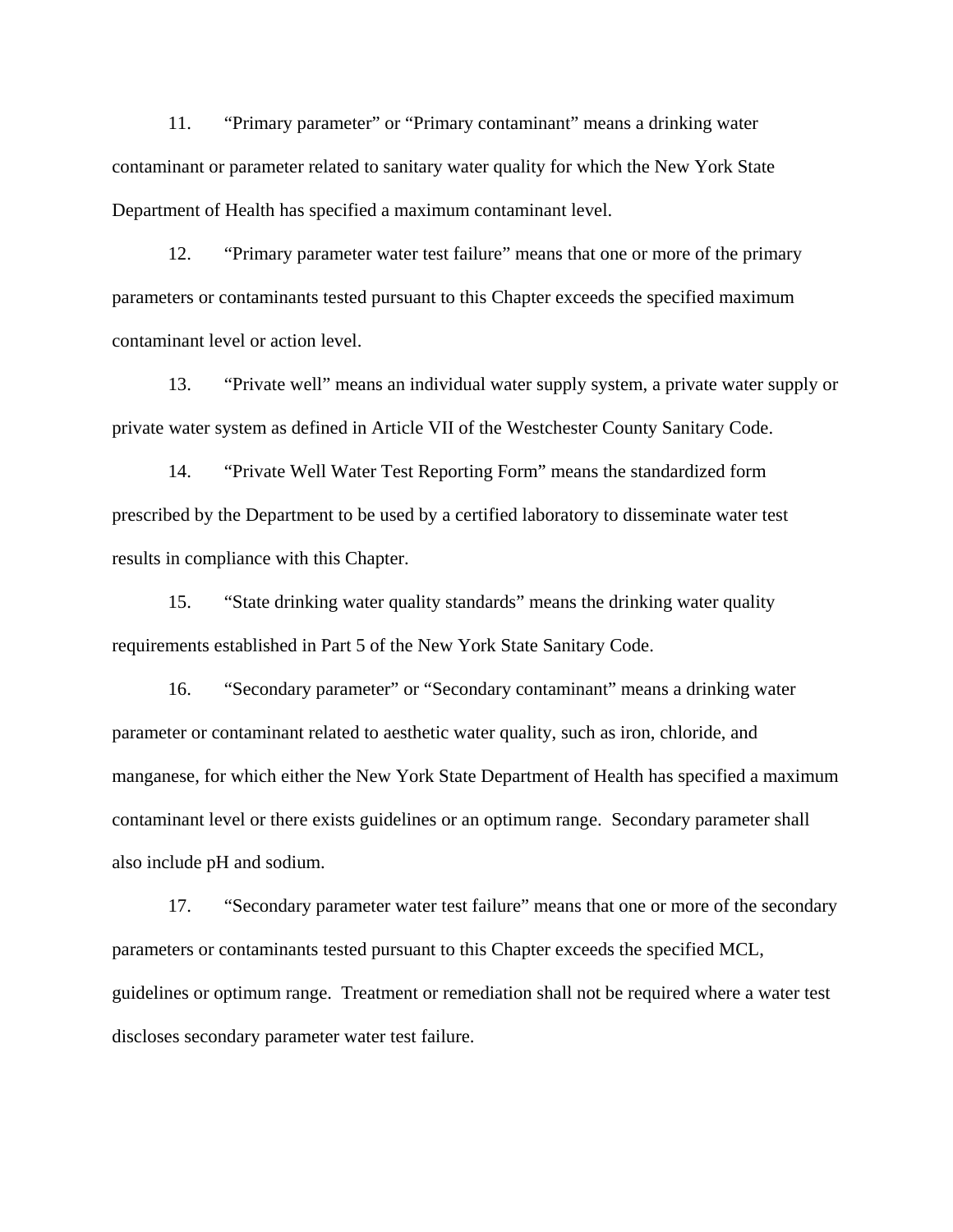18. "Water treatment system" means a device or process applied to the drinking water at a house or building for the purpose of reducing contaminants in the drinking water distributed in the house or building. Examples include, but are not limited to, particulate filters, water softeners, carbon filters, reverse osmosis filters, ultraviolet disinfection systems, chlorination systems and corrosion control systems.

# **§ 707.02. Applicability.**

A. This Law shall apply to:

(1) the sale of any real property the potable water supply for which is a private well but shall not apply to gifts of real property nor to transfers of property that occur by operation of law; and

(2) the lease of any real property the potable water supply for which is a private well.

 B. The provisions of this Chapter shall not apply to real property where the potable water supply has five (5) or more service connections or regularly serves an average of twentyfive (25) or more individuals daily for at least sixty (60) days out of the year.

### **§ 707.03. Water Testing Requirements Upon Sale of Real Property.**

A. Upon the signing of a contract of sale for any property within Westchester County served by a private well, the seller of such property shall cause a water test to be conducted in the manner established, and for at least the parameters required, in this Chapter. The seller shall arrange and pay for the cost of this testing, and, within ten (10) days of the execution of the contract, provide the purchaser of the property with confirmation that the test has been ordered.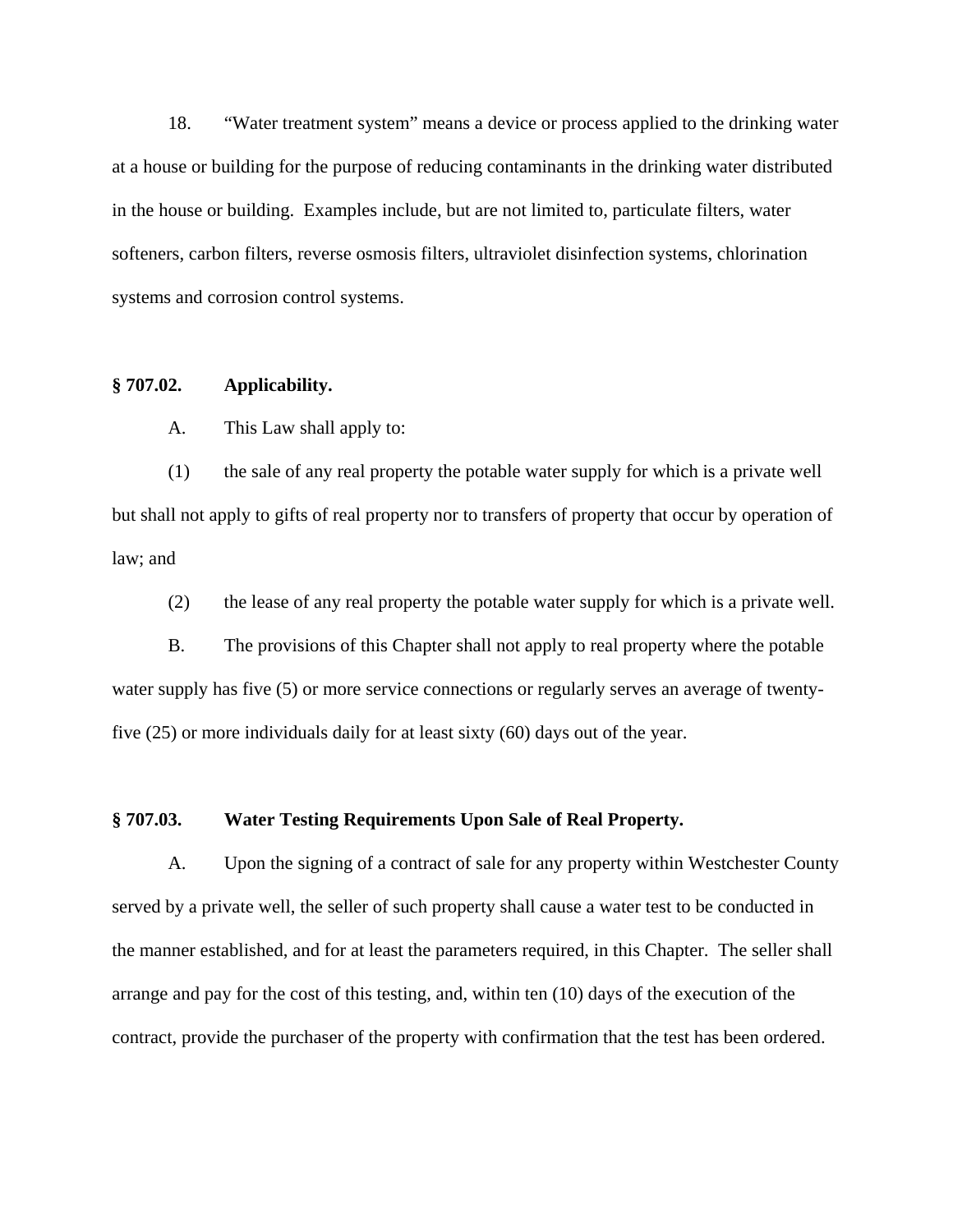B. Within five (5) days of receipt of the water test results from a certified laboratory, the seller shall deliver the water testing report to the purchaser. The purchaser and seller both shall certify, in writing, that they have received and reviewed the water test results, which written certification shall be exchanged between the seller and purchaser of the property.

C. In the event that the water test discloses a primary parameter water test failure with respect to the reported presence of any primary parameter:

(1) the seller may correct the condition to achieve safe levels of contaminants and consummate the transfer; or

(2) the seller may cancel the contract of sale and return the down payment, in which case neither the seller nor the purchaser shall be liable to the other; or

(3) the seller and purchaser may agree, in writing, to consummate the transfer upon such terms as may be negotiated by the parties and that the purchaser shall correct the condition.

D. Notwithstanding any provision to the contrary, a purchaser or seller subject to the provisions of this Chapter may test for additional parameters not required by this Chapter or by the Department pursuant to rule and regulation.

## **§ 707.04. Water Testing Requirements For Leased Property.**

A. The lessor of any real property for which the potable water supply is a private well shall cause such water to be tested in the manner established, and for at least the parameters required in this Chapter, within twelve (12) months after the effective date of this Chapter, or within twelve (12) months from the date said real property becomes subject to a leasehold in the event that the lessor begins leasing said real property after the effective date of this Chapter, and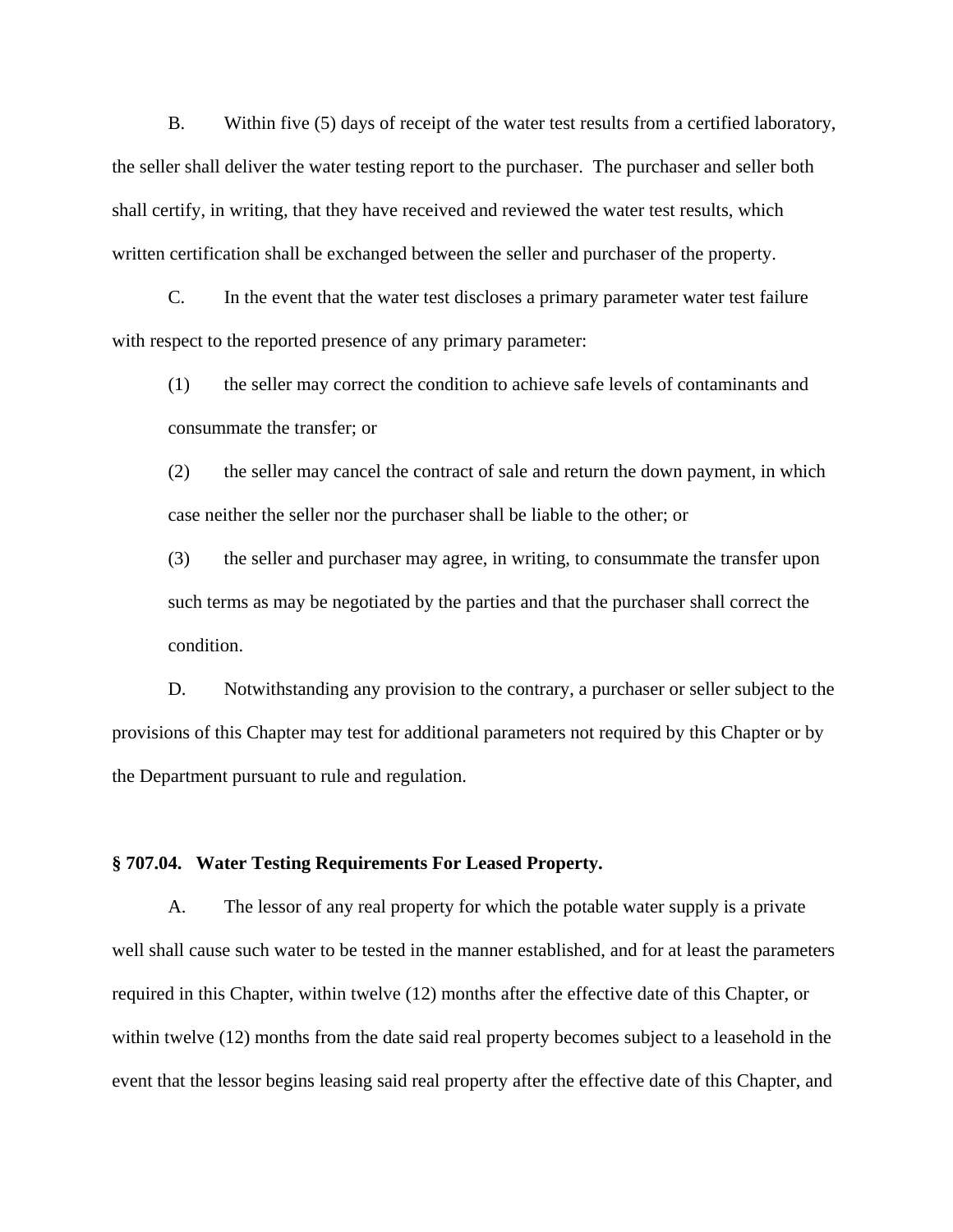at least once every five (5) years thereafter. Within five days (5) of receipt of the water test results from a certified laboratory, the lessor shall deliver the report to all lessees and shall additionally post such results in a prominent place at the entry to the premises. The lessor shall also provide a written copy of the most recent water test results to a new lessee of a rental unit on the property.

### **§ 707.05. Water Testing Requirements For New Wells And Wells Not In Use.**

A. All new wells, prior to first use, must be tested in the manner established, and for at least the parameters required, in this Chapter.

 B. All wells not in use as a potable water supply for a period of five (5) years shall be treated as new wells, and must be tested in the manner established, and for at least the parameters required, in this Chapter.

#### **§ 707.06. Duty to Provide Potable Water; Remediation**

A. Potable Water. In the event that any part of a residence is occupied at the time a water test discloses a primary parameter water test failure or becomes occupied thereafter, the owner of the property shall immediately provide potable water and continue to provide potable water until such time as the condition is corrected or remediated.

B. Remediation of Condition. Where a water test discloses a primary parameter water test failure with respect to the reported presence of any primary parameter:

(1) For sales of real property: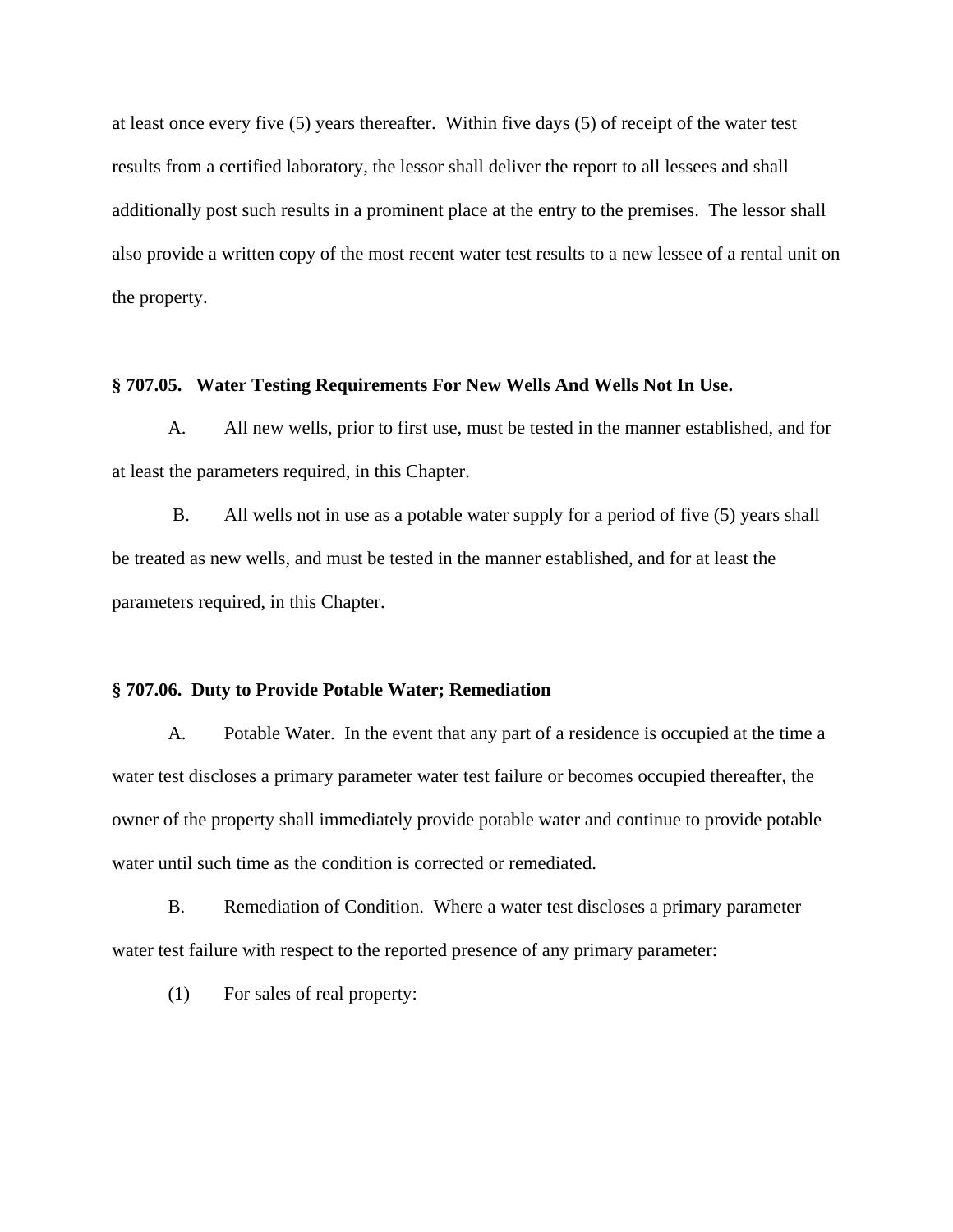(a) In the event that the seller elects to correct the condition, pursuant to subdivision  $(c)(1)$  of section 707.03, the seller shall remediate or correct the condition within sixty (60) days or as soon as practicable; or

(b) In the event that the seller elects to cancel the contract of sale, pursuant to subdivision  $(c)(2)$  of section 707.03, and any part of the residence is occupied at the time the test discloses a primary parameter water test failure or becomes occupied thereafter, the seller shall remediate or correct the condition within sixty (60) days or as soon as practicable; or

(c) In the event that the seller and purchaser agree to consummate the transfer pursuant to subdivision (c)(3) of section 707.03, the purchaser shall remediate or correct the condition within sixty (60) days of closing or as soon as practicable.

(2) For leased residences, the lessor shall:

(a) in the case of a vacant residence, have the option of either correcting the condition at his or her own cost and expense prior to renting the property or refraining from renting the property until such time as the lessor either performs the necessary remediation or connects to the public water supply.

(b) in the event that any part of a residence is rented or occupied, the lessor must immediately provide potable water and within sixty (60) days, or as soon as is practicable, remediate or correct the condition.

(3) Should the lessor refrain from performing the obligations created by this Chapter, the lessee, in the event the property is rented, upon prior written notice to the lessor, may, at the lessee's personal expense, remediate the condition and obtain subsequent test of the water and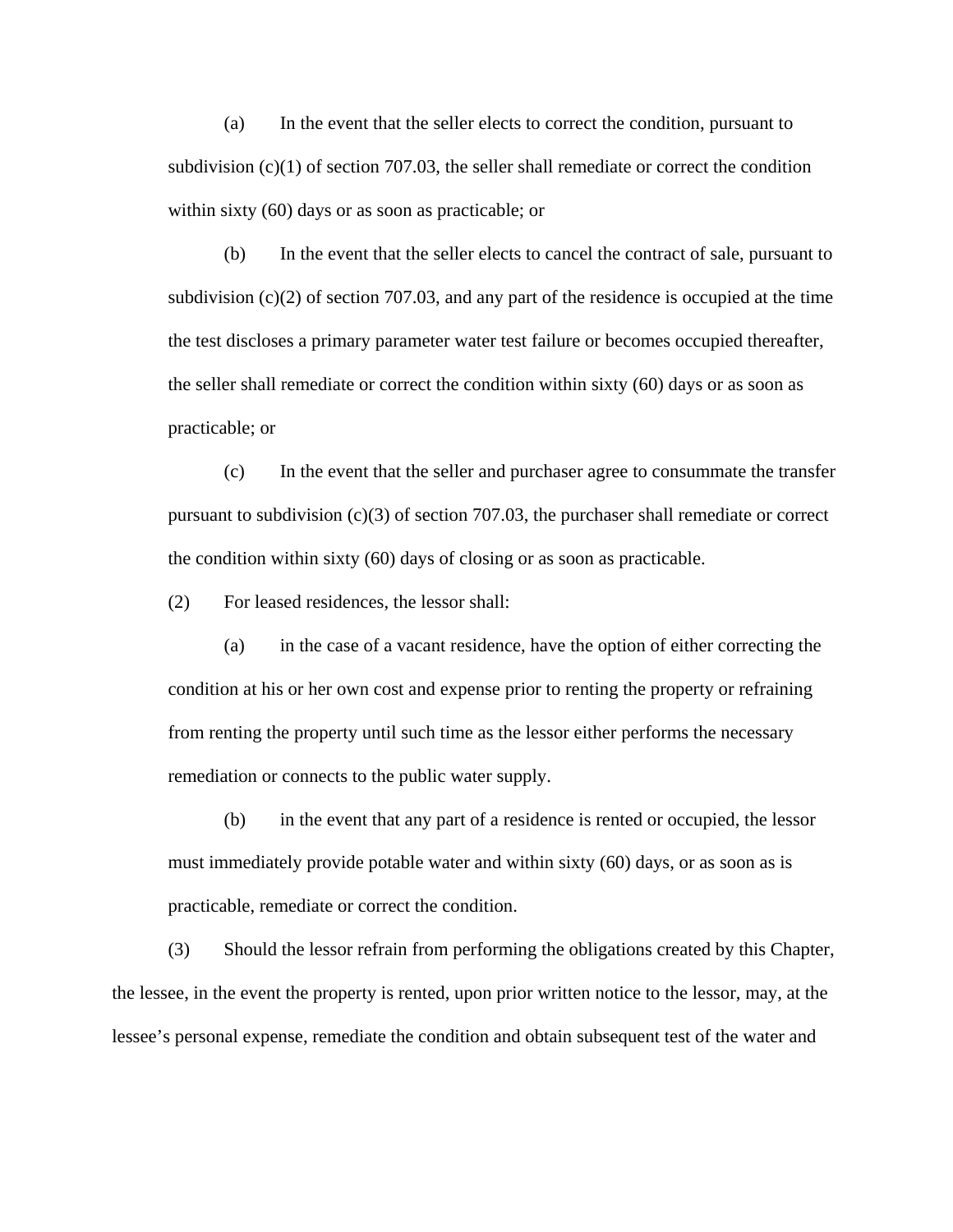set off the cost of such remediation and subsequent water test by a reduction in rent until the cost is covered by such rental reduction.

(4) For new wells or wells not in use:

 (a) the well may not be used as a potable water supply until the condition is remediated or corrected and a subsequent test establishes a safe level of contaminants.

C. Upon remediation of the condition, a subsequent water test must be conducted within thirty (30) days establishing a safe level of contaminants.

## **§ 707.07. Water Testing.**

 A. Every water test conducted in accordance with this Chapter shall include a test for at least the following parameters: (1) primary parameters: bacteria (total coliform); either fecal coliform or Eschericia coli (e-coli) if the sample tests positive for total coliform bacteria; nitrate; arsenic; lead; all primary organic contaminants (POCs) included in Part 5 of the New York State Sanitary Code; vinyl chloride; and methyl-tertiary-butyl-ether (MTBE); and (2) secondary parameters: pH; iron; manganese; sodium; and chloride.

 B. The Department, by rule and regulation, may develop a list of additional parameters that the Department deems significant that shall be tested for as part of any water test to be conducted in accordance with this Chapter.

C. Water Sample collection. The water sample shall be collected by an employee or authorized representative of a certified laboratory.

D. Water Sample location.

(1) Water sampling locations for compliance with this Chapter shall be as follows: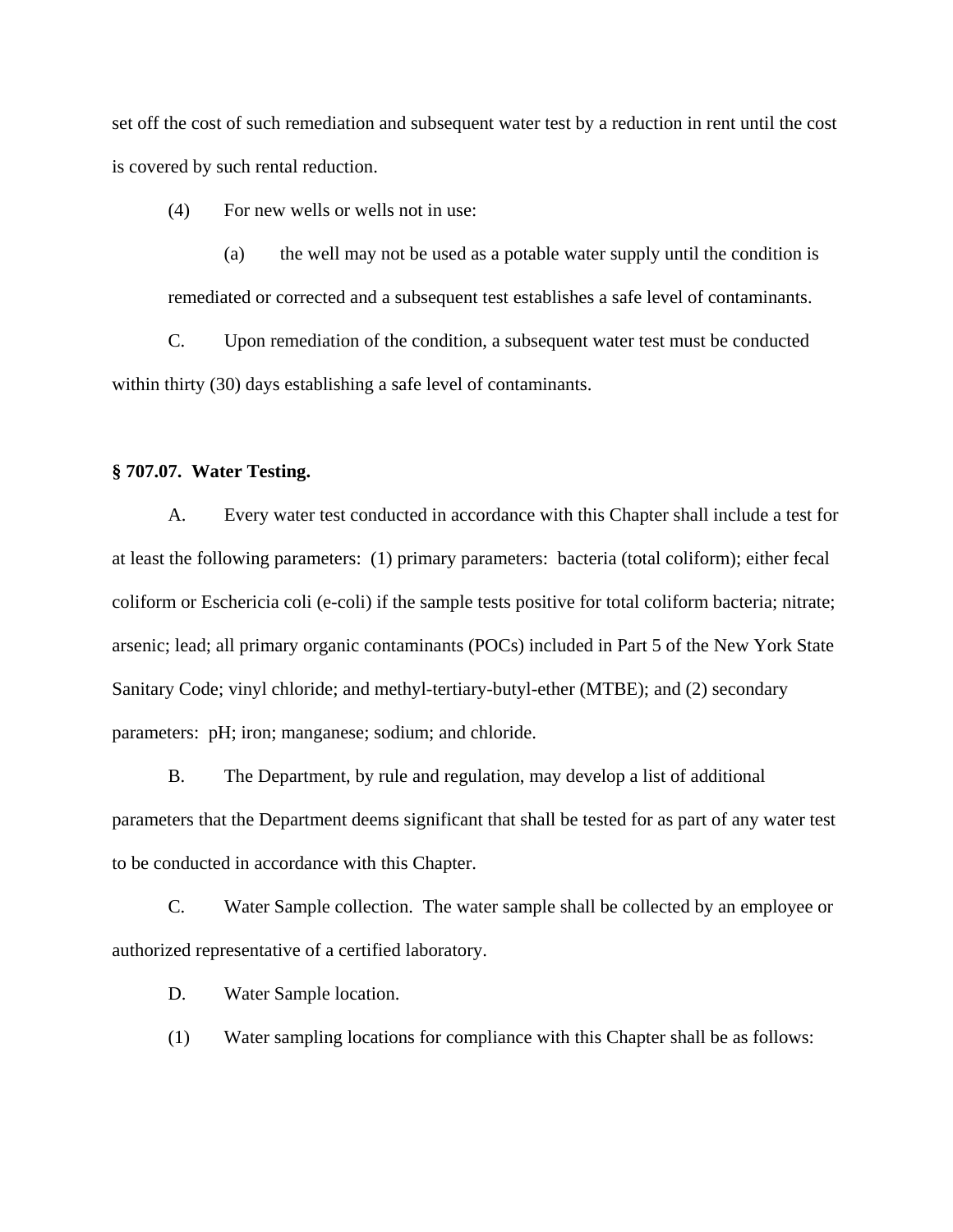(a) If there is no water treatment system in use on the subject property,

samples shall be collected from a primary cold water, nonaerated spigot or tap that draws from, or feeds water to, the potable water system of the subject property.

(b) Where a water treatment system is in use on the subject property, the sample shall be collected as follows:

> (i) The water treatment system shall be disconnected or otherwise disabled prior to the collection of the water sample; or

(ii) The sample shall be collected at a location prior to the water treatment system.

(2) In the case of new well construction and installation where there is no spigot or tap on the subject property, the sample may be collected directly at the wellhead (raw water sample).

(3) For lead analysis, two water samples must be collected: a first draw tap sample and a flushed water sample.

E. Water testing by laboratories; conditions.

(1) Any water test conducted in accordance with this Chapter shall be conducted by a certified laboratory.

(2) Any water test results provided by a certified laboratory to the person or persons requesting the test shall include the maximum contaminant levels, guidelines, action level for lead analysis, optimum range or other established drinking water quality standards, if any, prescribed by the Department for the parameters tested and shall be transmitted on a standardized Private Well Water Testing Reporting Form prescribed by the Department. The Private Well Water Testing Form shall provide information regarding remediation funding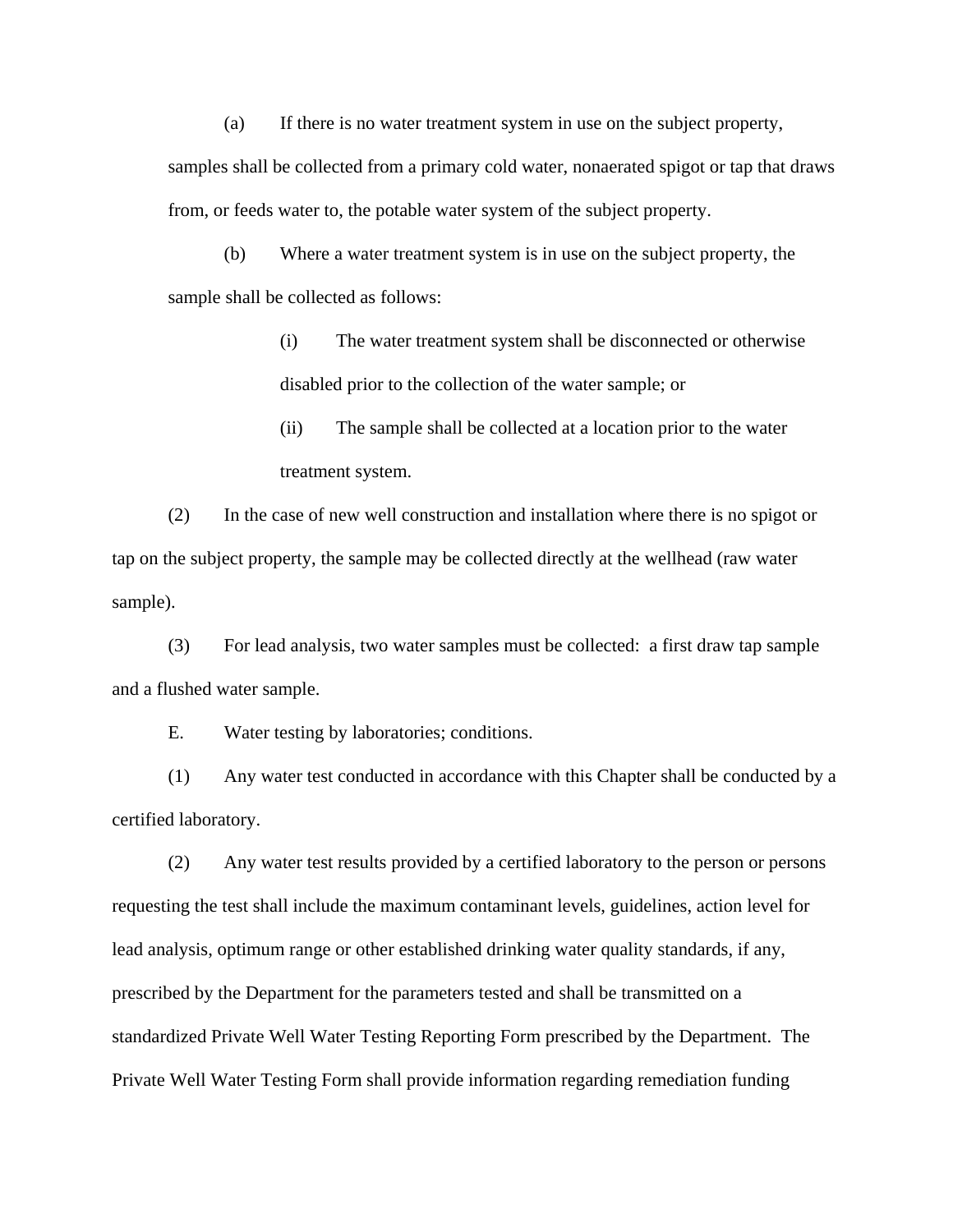alternatives available, and shall contain a statement providing that additional information may be obtained by logging onto the Department's website at [www.westchestergov.com/health](http://www.westchestergov.com/health) or contacting the Department at (914) 813-5000.

(3) The laboratory, within five (5) business days of the water test results, shall submit the water test results to the person(s) who requested the test and the Department, together with the following information:

(a) A statement that the testing is for the purpose of complying with this Chapter;

(b) The location of the real property, described by block and lot number, street address, municipality, and county;

(c) The name and mailing address of the person or persons making the request for the test;

(d) The name of the employee or authorized representative of the laboratory who collected the water sample;

(e) The date and time that the water sample was collected and the specific point of collection;

(f) The date and time the sample was analyzed by the laboratory;

(g) One or more of the following statement(s), as applicable, at the top of the form prior to listing the individual results as follows:

(i) If all analytical results are below the applicable maximum contaminant levels, guidelines and within the optimal pH range, the statement shall read: "All analytical results meet primary and secondary contaminant standards for drinking water."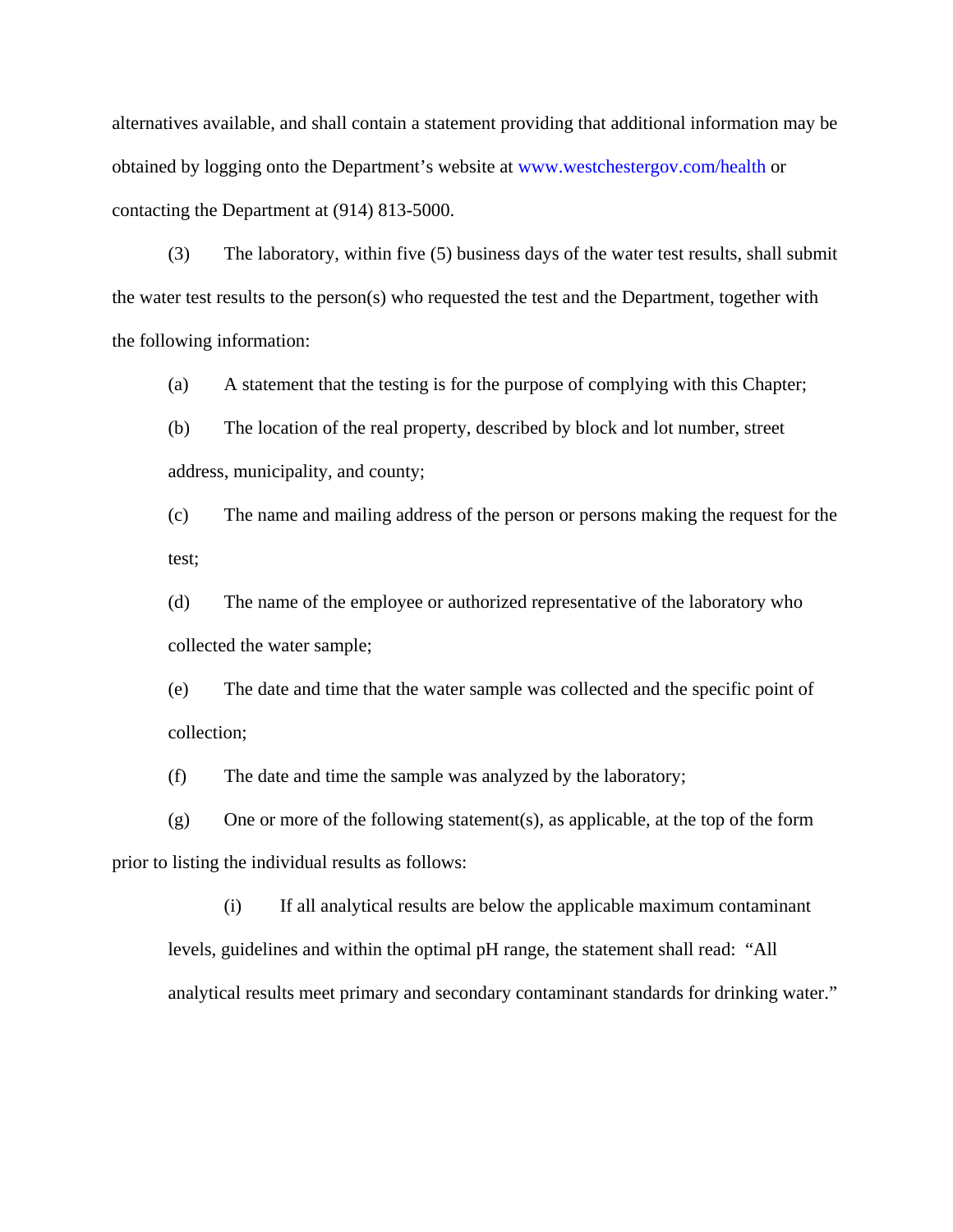(ii) If the analytical result for one or more primary parameters exceeds maximum contaminant levels, the statement shall read: "One or more of the analytical results do not meet primary water quality standards for drinking water."

(iii) If the analytical result for one or more secondary parameters exceeds the guidelines or optimal range, the statement shall read: "One or more of the analytical results do not meet secondary contaminant standards for drinking water."; and

(h) Such other information as may be required by the Department.

(4) The Department may require laboratories to submit electronically the information required pursuant to this Chapter.

(5) A laboratory shall not release water test results to any person except the purchaser and seller of the real property at issue, the lessor and lessee(s) of the real property at issue, any person authorized by the purchaser, seller, lessor or lessee(s), as the case may be, the Department of Health, or any person designated by court order.

(6) The Department shall compile the data accumulated from the water test results submitted by laboratories pursuant to this Chapter in a manner that shall be useful to the Department, the County, or other governmental entities for the purposes of studying groundwater supplies or contamination in the County.

#### **§ 707.08. Period of Test Validity For Sales of Real Property.**

A. In the case of sales of real property, for the purpose of complying with this Chapter: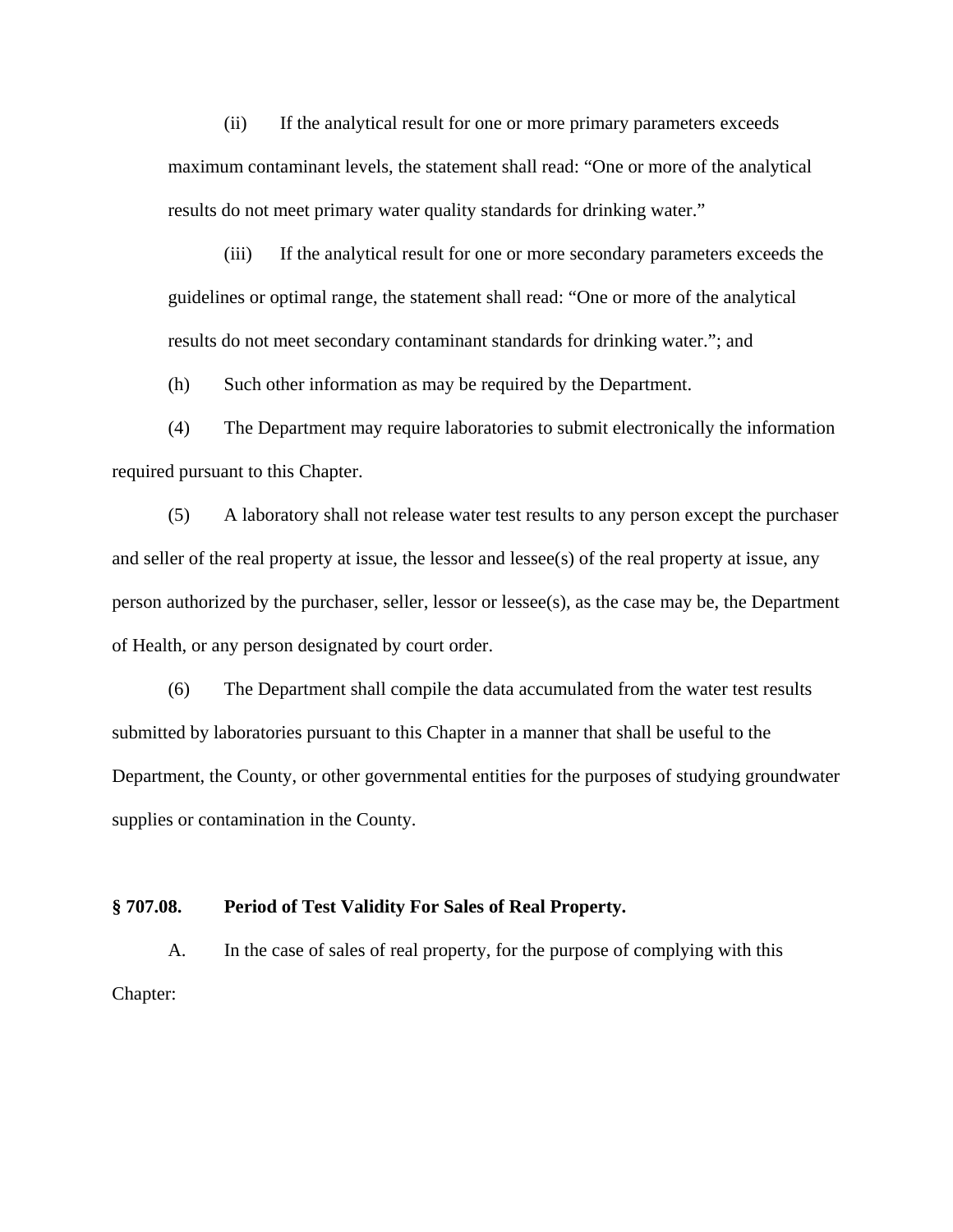(1) The results of a water test conducted in accordance with this Chapter, with the exception of the results for coliform (total and fecal), shall remain valid for a period of one (1) year from the date of sample collection.

(2) The results of a water test for coliform (total and fecal) conducted in accordance with this Chapter shall remain valid for a period of six (6) months from the date of sample collection.

(3) A water test shall not be required pursuant to this Chapter if the contract of sale is entered into within the period of test validity, provided that the seller submits the water test results to the purchaser and the Department within ten (10) days of the date of the execution of the contract.

(4) The period of test validity shall also apply to a water test conducted prior to the Chapter's effective date, provided that such water test complies with the requirements of this Chapter.

B. Notwithstanding any provision of this paragraph to the contrary, a purchaser or seller subject to the provisions of this Chapter may retest for a parameter even though the period of test validity has not expired.

## **§ 707.09. No Waiver.**

The testing and reporting requirements of this Chapter may not be waived.

# **§ 707.10. Promulgation of Rules and Regulations.**

The Department shall promulgate rules and regulations at least ninety (90) days prior to the effective date of this Chapter providing for the testing of drinking water subject to the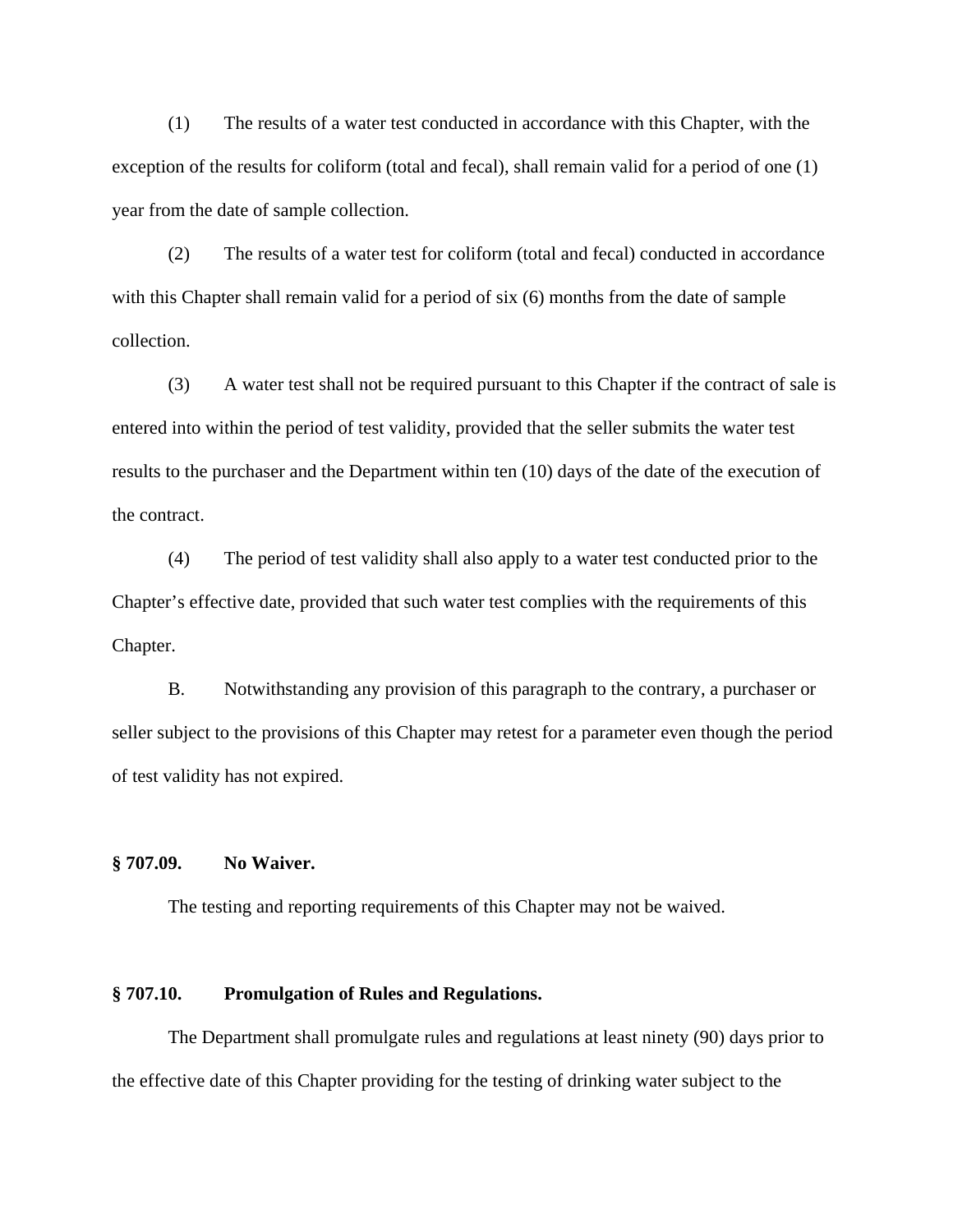provisions of this Chapter. All water testing undertaken pursuant to this Chapter must conform to the promulgated rules and regulations.

# **§ 707.11. Public Education and Outreach.**

A. The Department may establish a public information and education program to inform the public of the enactment of this Chapter and the substance of its provisions and requirements, the potential health effects of consuming water from a private well that exceeds maximum contaminant levels and other established water quality standards, the importance of testing private wells regularly for contaminants, and suggested water treatment techniques, equipment strategies and public funding sources available for treating water from private wells that have failed a water test conducted in accordance with this Chapter.

B. The Department may provide to the person or persons requesting the water test a copy of the Private Well Water Testing Form, along with an informational document to provide information regarding remediation alternatives available, and refer the purchaser, seller or lessor of the real property in question to the appropriate office or person within the Department, or to the Department's Web site, for further information regarding such alternatives.

C. The Department may make available to the public a general compilation of water test results data arranged or identified by municipality or appropriate geographic area therein, but which does not include names, specific addresses or location information.

### **§ 707.12. Enforcement and Penalties.**

A. The Department of Health shall have sole jurisdiction to enforce the provisions of this Chapter.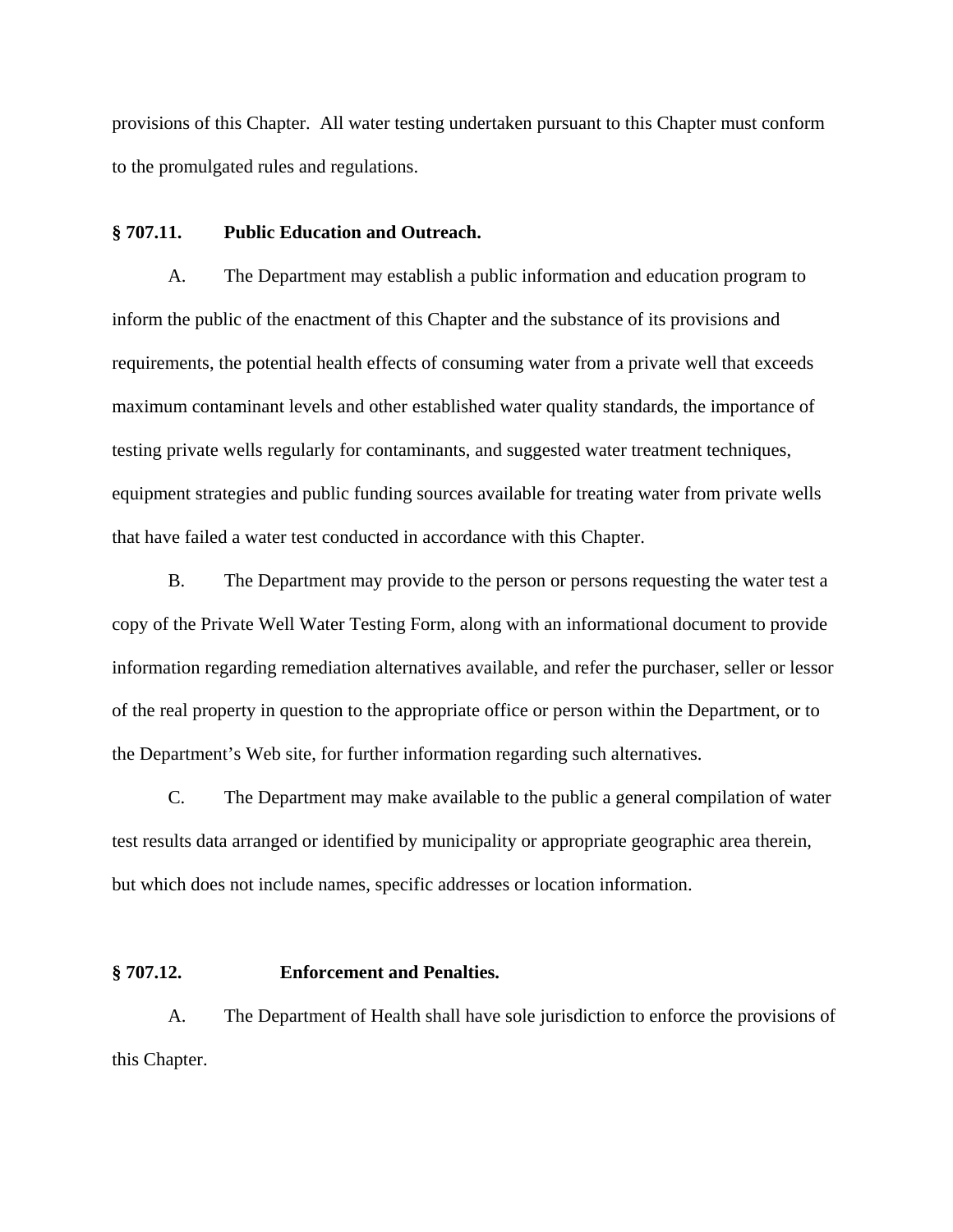B. Any seller, purchaser or lessor who violates any provision of this Chapter shall be subject to the imposition of a civil penalty in an amount not to exceed one thousand dollars (\$1,000.00).

C.

(1) Each day a violation of Section 707.06(A) exists shall be deemed a separate additional violation.

(2) Any violation of Section 707.06(B) not corrected within one month of the initial violation date shall be subject to a penalty in an amount not to exceed ten thousand dollars (\$10,000.00) for each violation.

D. No penalty shall be imposed as provided for herein unless the alleged violator has received notice of the charge against him or her and has had an opportunity to be heard as provided for in the Westchester County Sanitary Code.

E. Any civil penalty assessed by the Westchester County Commissioner of Health under this subdivision shall be reviewable in a proceeding under Article 78 of the New York Civil Practice Law and Rules.

F. The Commissioner of the Westchester County Department of Health, acting through the County Attorney, may bring suit for collection of any assessed civil penalty in any court of competent jurisdiction.

# **§ 707.13. Reverse Preemption.**

This chapter shall be null and void on the day that Federal or Statewide legislation goes into effect, incorporating either the same or substantially similar provisions as are contained in this law, or in the event that a pertinent state or federal administrative agency issues and